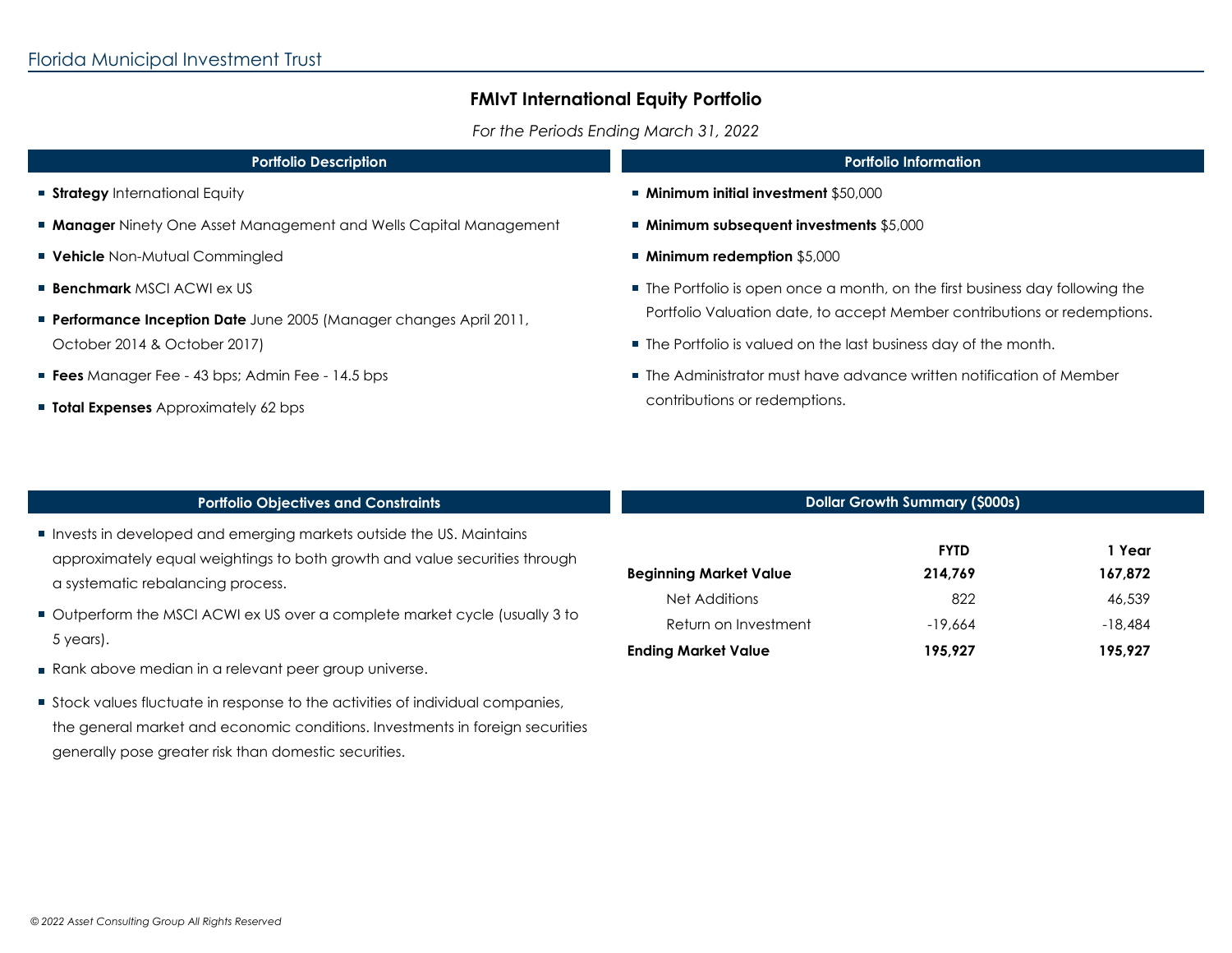## **FMIvT International Equity Portfolio**

For the Periods Ending March 31, 2022

| <b>Manager Allocation</b>             |                                  |                          |  |
|---------------------------------------|----------------------------------|--------------------------|--|
| <b>Name</b>                           | <b>Market</b><br>Value (\$000s), | <b>Allocation</b><br>(%) |  |
| <b>Total International Blend</b>      | 195.927                          | 100.00                   |  |
| Ninety One International Dynamic Fund | 179,136                          | 91.43                    |  |
| Allspring EM Large/Mid Cap Eq         | 16.791                           | 8.57                     |  |



International Blend III MSCI ACWI ex US

**Sector Allocation** 



International Blend III MSCI ACWI ex US



International Blend III MSCI ACWI ex US

| <b>Dollar Growth Summary (\$000s)</b> |             |           |  |  |
|---------------------------------------|-------------|-----------|--|--|
|                                       | <b>FYTD</b> | 1 Year    |  |  |
| <b>Beginning Market Value</b>         | 214,769     | 167,872   |  |  |
| Net Additions                         | 822         | 46,539    |  |  |
| Return on Investment                  | $-19,664$   | $-18.484$ |  |  |
| <b>Ending Market Value</b>            | 195,927     | 195,927   |  |  |
|                                       |             |           |  |  |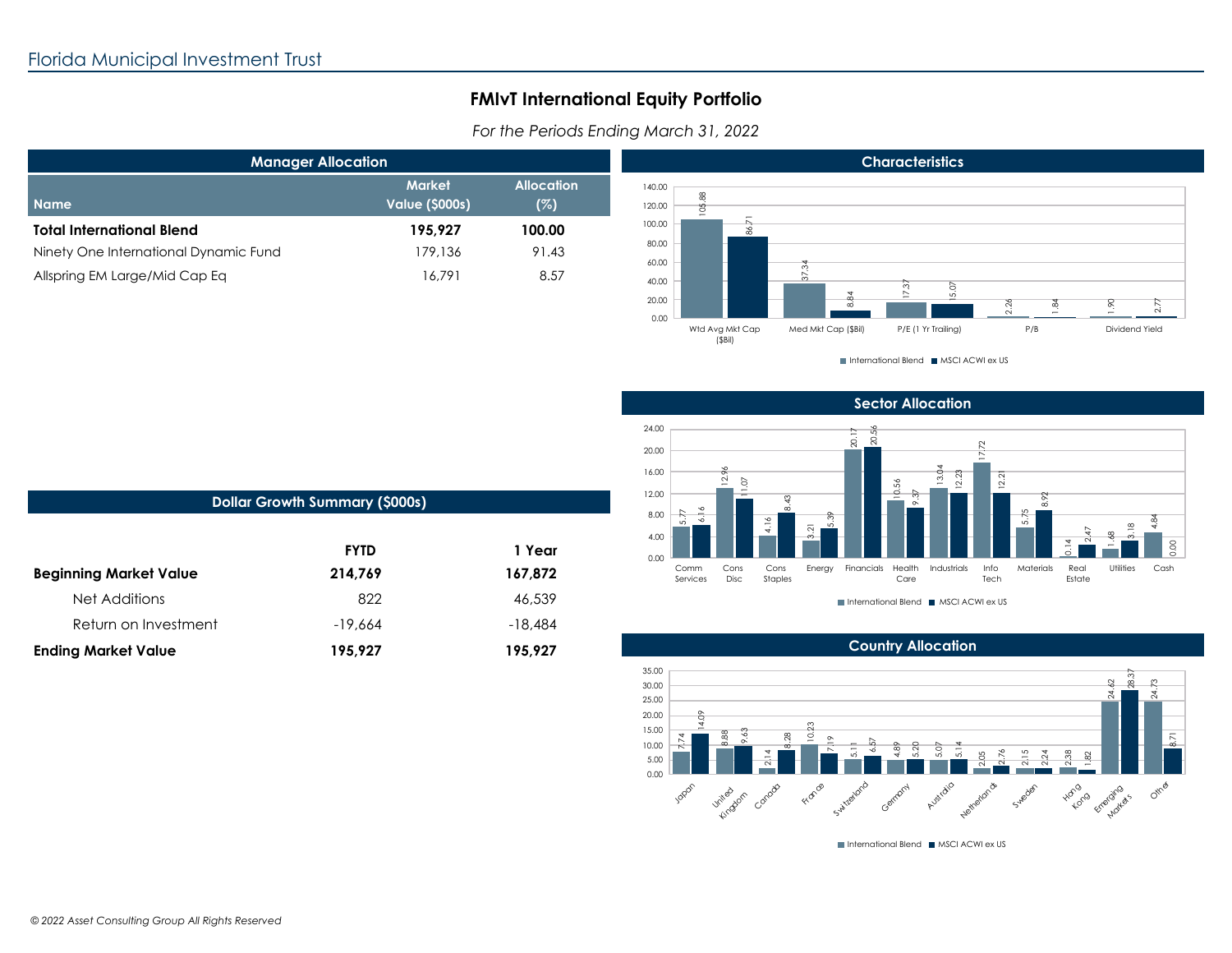## **FMIvT International Equity Portfolio**

*For the Periods Ending March 31, 2022*



*The rankings represent the portfolio's returns versus a peer universe. The rankings are on a scale of 1 to 100 with 1 being the best.*